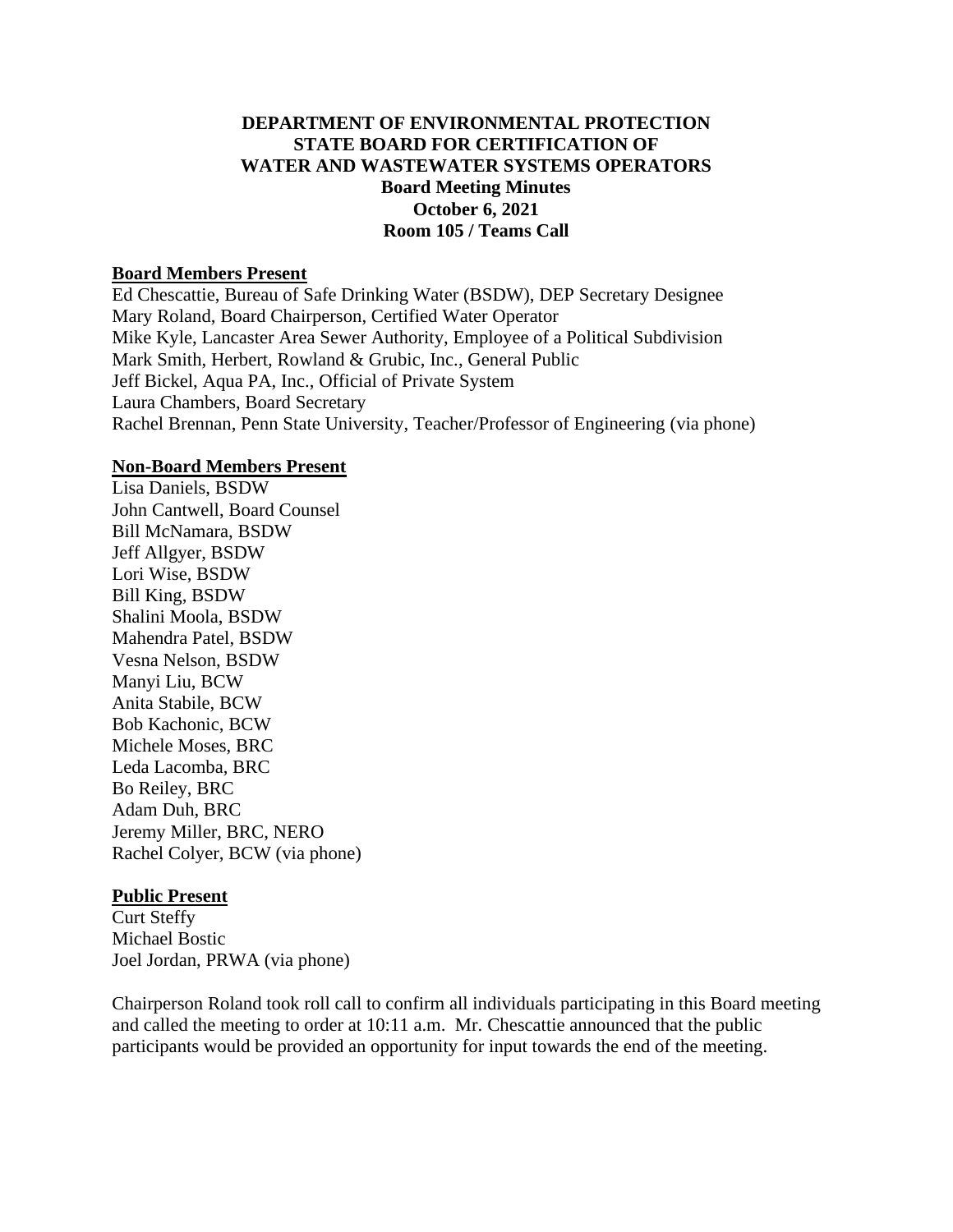# **Approval of August 4, 2021 Meeting Minutes**

Chairperson Roland motioned to approve the August 4, 2021 meeting minutes with a few minor suggested edits provided primarily by Mr. Kyle. Mr. Chescattie seconded the motion. Motion passed unanimously.

# **Approval of New and Upgrade Applications**

Ms. Chambers presented the following new and upgrade license for Board consideration:

- 81 new water licenses
- 37 upgraded water licenses
- 70 new wastewater licenses
- 27 upgraded wastewater licenses

Chairperson Roland motioned to approve all the new and upgraded license applications. Mr. Smith seconded the motion. Motion passed unanimously.

## **Reciprocity Requests**

#### *Wastewater*

**George Dunning** – Holds a Massachusetts 7-C Full Wastewater Operator License, that was issued on January 1, 2020 and expires on December 31, 2021. His application documents the following: 7 years, 9 months' experience working at Gordon-Conwell Seminary, which is a Class D facility using subclasses 2 and 4; 5 years, 6 months' experience working at Upper Blackstone Clean Water, which is a Class A facility using subclass 1.

Mr. Dunning's experience was obtained at Class D and Class A facilities and an operator is required to have a minimum of 4 years of experience in order to obtain a Pennsylvania Class A license. **Therefore, the Department's determination is that Mr. Dunning has documented the adequate experience relative to a WWA-1,2,4.**

Regarding the comparison of examination questions, the applicant passed wastewater exams containing questions developed by ABC and administered in Massachusetts. The exam passing score is 70%.

#### *The Department's recommendation: The Board should please review the examination information provided and vote on whether Mr. Dunning has documented that he has passed comparable examinations in the State of Massachusetts.*

Chairperson Roland motioned to approve Mr. Dunning's WWA-1,2,4. Mr. Kyle seconded. Motioned passed unanimously.

**Carolynn Choinski** – Holds a Colorado Class D Wastewater Operator License, that was issued on August 30, 2018 and expires on August 29, 2024. Her application documents the following: 1 year experience working at City of Longmont (CO), which is a Class A facility using subclass 1.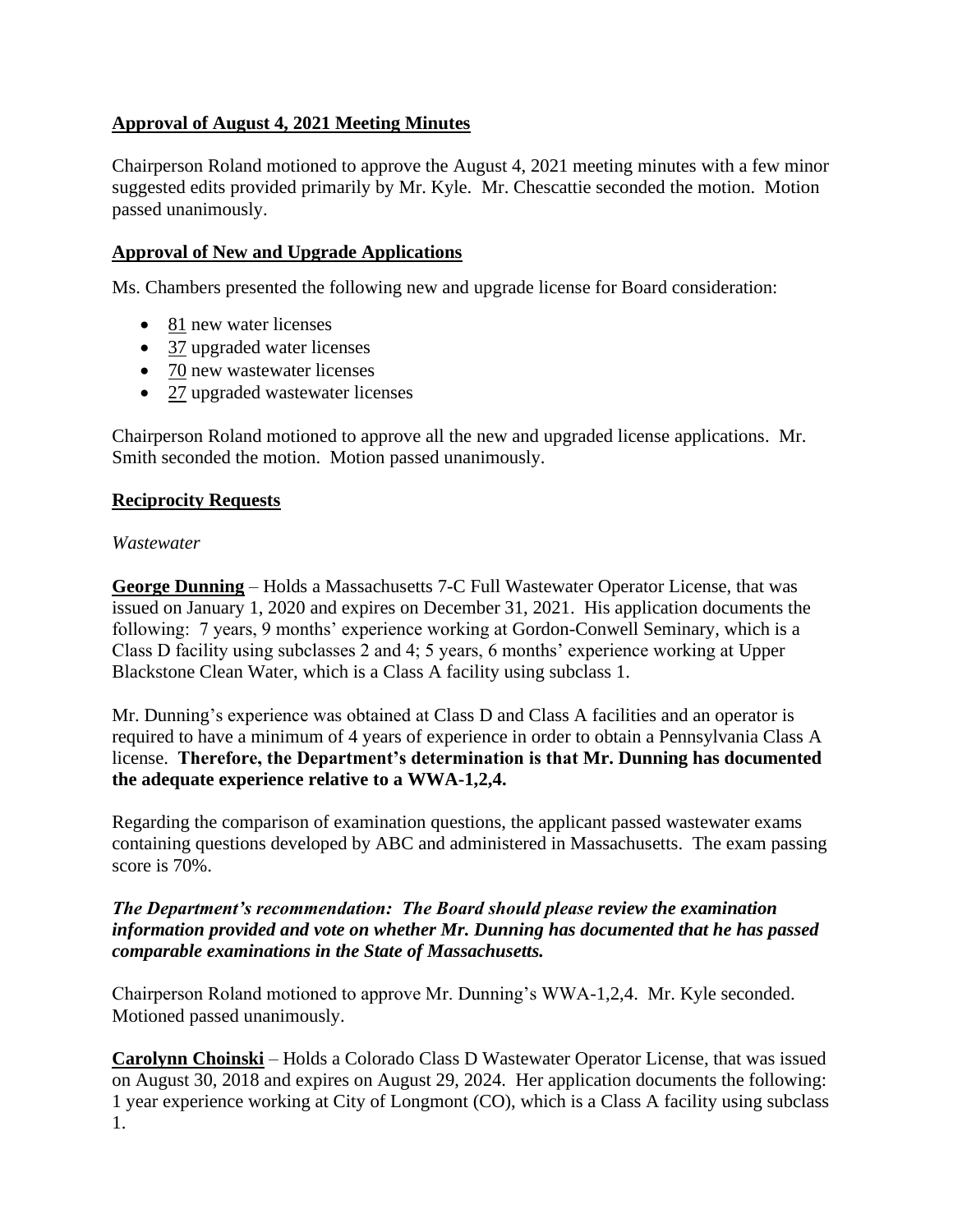Ms. Choinski's experience was obtained at a Class A facility and an operator is required to have a minimum of 1 year of experience in order to obtain a Pennsylvania Class D license. **Therefore, the Department's determination is that Ms. Choinski has documented the adequate experience relative to a WWD-1.**

Regarding the comparison of examination questions, the applicant passed wastewater exams developed by ABC and administered in Colorado.

# *The Department's recommendation: The Board should please review the examination information provided and vote on whether Ms. Choinski has documented that she has passed comparable examinations in the State of Colorado.*

Chairperson Roland motioned to approve Ms. Choinski's WWD-1. Mr. Smith seconded. Motion passed unanimously.

*Water*

**Carolynn Choinski** – Holds a Colorado Class D Water Treatment license that was issued August 30, 2018 and expires August 29, 2024. The applicant also holds a North Dakota Water Distribution license that was issued September 29, 2020 and expires June 30, 2022. Her application documents the following: one year part-time (approximately 5 hours/week for a total of 1.2 months) experience working at City of Longmont (CO), which is a Class A facility using subclasses 1,8,10,12,13; 5 months' experience working at PA American Water, which is a Class A facility using subclasses 1,7,8,10,11,12; 1 year, 4 months' experience working at McKenzie County Water Resource District (ND), which is a Class A distribution facility.

Ms. Choinski's experience was obtained at Class A facilities and an operator is required to have a minimum of 1 year of experience in order to obtain a Pennsylvania Class D license. **Therefore, the Department's determination is that Ms. Choinski has documented the adequate experience relative to a WE.**

Regarding the comparison of examination questions, the applicant passed water exams developed by ABC and administered in Colorado. Ms. Choinski passed water exams in the state of North Dakota for gaseous chlorine disinfection and distribution. Passing score is 70%.

## *The Department's recommendation: The Board should please review the examination information provided and vote on whether Ms. Choinski has documented that she has passed comparable examinations in the States of Colorado and North Dakota.*

Chairperson Roland motioned to approve Ms. Choinski's WE license. Mr. Smith seconded. Motion passed unanimously.

**William Cole** – Holds a Texas Class A Water Operator License, that was issued January 8, 2016 and expires January 8, 2022. His application documents the following: 10 years, 2 months' experience working at Dallas Water Utilities, which is a Class A facility using subclasses 1,6,7,8,10,11,12,14 and distribution.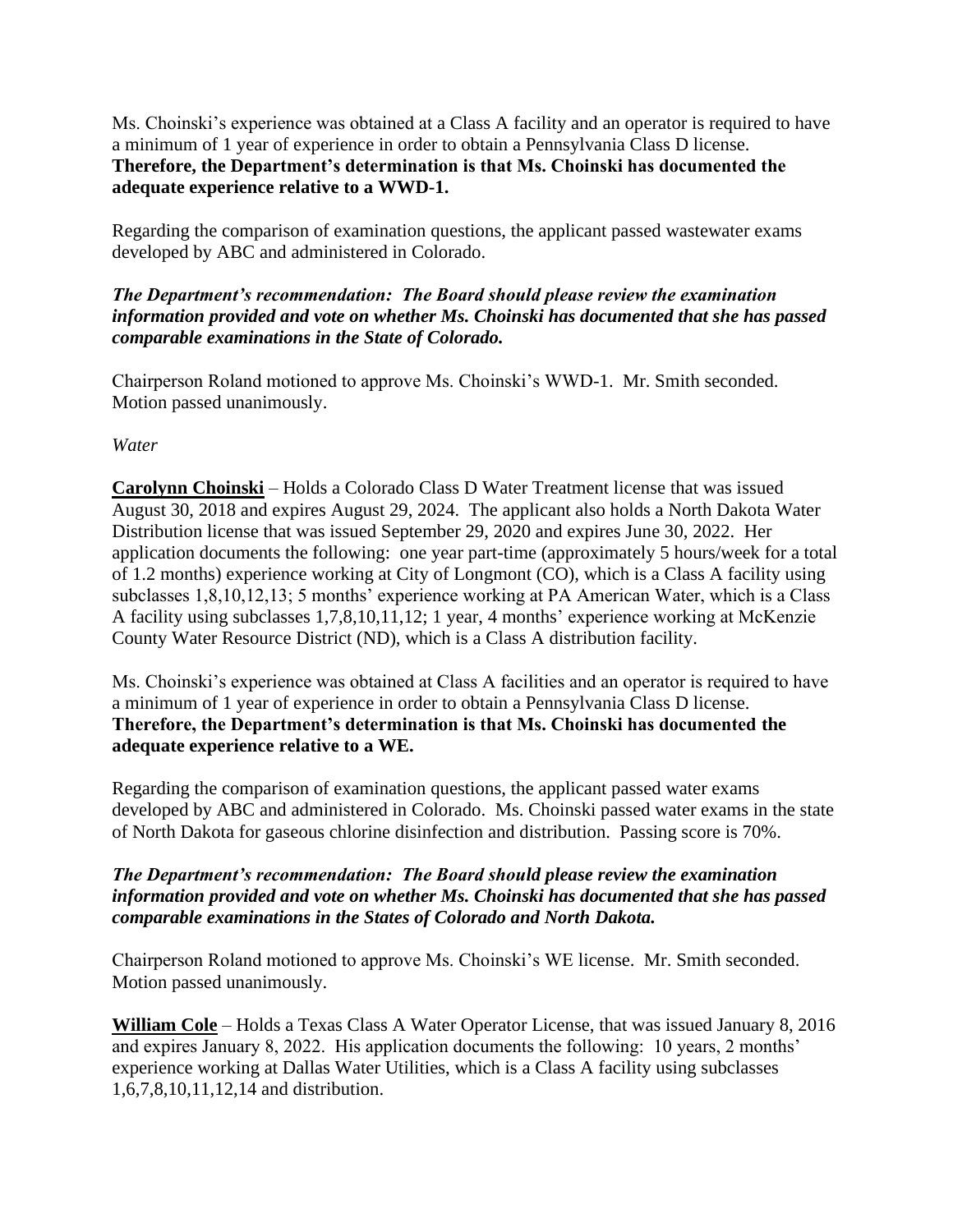Mr. Cole's experience was obtained at a Class A facility and an operator is required to have a minimum of 4 years of experience in order to obtain a Pennsylvania Class A license. **Therefore, the Department's determination is that Mr. Cole has documented the adequate experience relative to a WA,E - 1,6,7,8,10,11,12,14**.

Regarding the comparison of examination questions, the applicant passed water exams in the state of Texas. Please see the Water Operator Exam Checklist on page 2, as well as page 3 of the verification form, for details.

#### *The Department's recommendation: The Board should please review the examination information provided and vote on whether Mr. Cole has documented that he has passed comparable examinations in the State of Texas.*

Chairperson Roland motioned to approve Mr. Cole's WA,E - 1,6,7,8,10,11,12,14 license. Mr. Bickel seconded. Motioned passed unanimously.

**Timothy Steiner** – Holds a New York Grade IIA SW/GUI Filtration Plant Water System license that was issued January 31, 2020 and expires February 28, 2023. His application documents the following: 6 years, 4 months' experience working at Carthage/West Carthage Joint Water System in New York, which is a Class B facility using subclasses 4,7,8,12.

Mr. Steiner's experience was obtained at a Class B facility and an operator is required to have a minimum of 3 years of experience in order to obtain a Pennsylvania Class B license. **Therefore, the Department's determination is that Mr. Steiner has documented the adequate experience relative to a WB – 4,7,8,12.**

Regarding the comparison of examination questions, the applicant took the Grade A and Grade A Lab exams in New York. Please see the PDF attachments entitled "2011 Grade A" and "2011 Grade A Lab" for details on the associated New York test content.

## *The Department's recommendation: The Board should please review the examination information provided and vote on whether Mr. Steiner has documented that he has passed comparable examinations in the State of New York.*

Chairperson Roland motioned to approve Mr. Steiner's WB – 4,7,8,12 license. Mr. Smith seconded. Motion passed unanimously.

**Braeden Luciano** – Was approved for a water operator license (WA - 1,6,7,8,9,11,12,13) via reciprocity from West Virginia at the April 14, 2021 Board meeting. Mr. Luciano called Ms. Chambers on August 23, 2021, to inquire as to why he was not granted subclass 10. After reaching out to West Virginia certification staff on August 26, 2021 in response to Mr. Luciano's inquiry, West Virginia responded to Ms. Chambers via email on August 31, 2021 to verify that they failed to reflect on the verification form that the applicant did in fact take the Organic Removal/Activated Carbon Adsorption Exam and his license does allow him to operate subclass 10. Ms. Chambers reviewed his April 14 application again, and verified that he did document process control experience for subclass 10 at a Class A facility. In light of this information, the Department recommends that the Board approve subclass 10 be added to Mr. Luciano's license via reciprocity.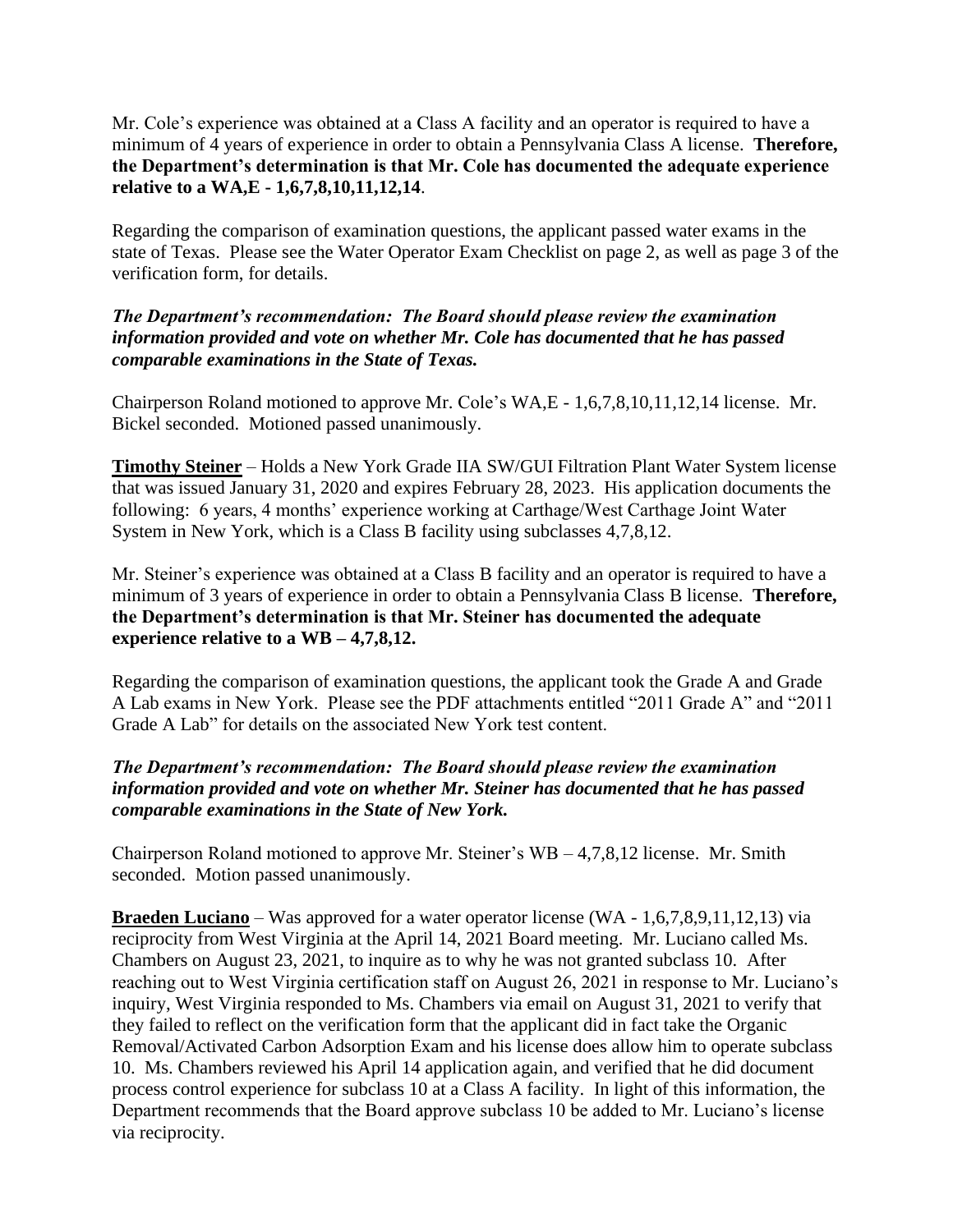Chairperson Roland motioned to approve the addition of subclass 10 to Mr. Luciano's license. Mr. Kyle seconded. Motion passed unanimously.

# **Board Secretary Report**

Ms. Chambers provided an update to the exams for 2021 and reminded Board members that our goal this year was to offer 2000 exam seats for operators statewide. Ms. Chambers provided the following summary of the hard work completed thus far by Operator Certification staff, the DEP proctors, and the Approved Exam Providers (AEPs), which is:

- Number of exam **sessions held** thus far in 2021 (through 10/5/21): 46
- Number of exam **seats offered** thus far in 2021: 1420
- Number of exam **seats filled** thus far in 2021: 1114
- Number of additional exam sessions tentatively scheduled for remainder of 2021: 16
- Number of additional exam seats tentatively offered for remainder of 2021: 578

Ms. Chambers notified the Board members that she would be sending out Board meeting dates for 2022 for them to vote on within the next few weeks. The Board agreed that the official vote would take place at the December 8, 2021 Board meeting.

## **Old and New Business**

No significant old or new business items were discussed.

## **Criminal History Report Discussion**

A preliminary review of Applicant 240970's (Applicant) application for certification as an operator of wastewater systems determined that Applicant may have a criminal conviction related to the operation of a wastewater treatment system. Per the Board's regulations, the Board provided Applicant with the opportunity to appear and discuss Applicant's criminal conviction at the Board's regularly scheduled meeting. Applicant accepted the Board's invitation and attended the Board's regularly scheduled meeting on October 6, 2021.

Prior to the discussion, the Board's Legal Counsel (Board Counsel), John Cantwell, informed the meeting participants concerning the procedure that the Board would use to discuss Applicant's Criminal History Report. Following Board Counsel's explanation, Applicant addressed the Board concerning Applicant's prior criminal conviction. Board Counsel then asked Applicant questions on the Board's behalf. Board members asked questions to Applicant based on Applicant's responses to Board Counsel's questions. The Department's representative, Jeremy Miller, then addressed the Board concerning Applicant's prior criminal conviction. No questions were asked to the Department's representative by Board Counsel or any Board member.

Public meeting adjourned at 11:21 am.

The Board went into Executive Session at 11:37 am.